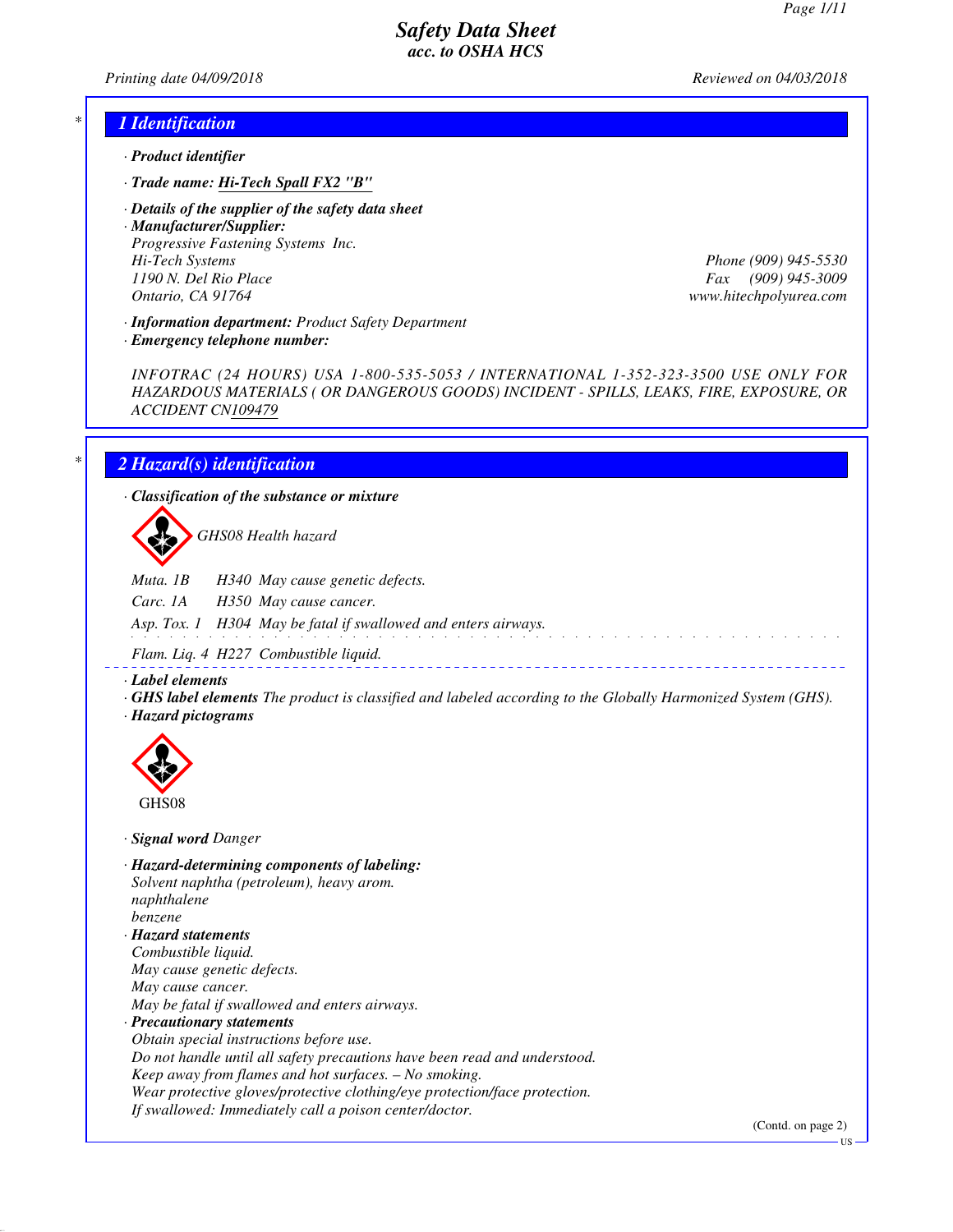*Printing date 04/09/2018 Reviewed on 04/03/2018*

*Trade name: Hi-Tech Spall FX2 "B"*

|                                                                                                     | (Contd. of page 1) |
|-----------------------------------------------------------------------------------------------------|--------------------|
| Do NOT induce vomiting.<br>IF exposed or concerned: Get medical advice/attention.                   |                    |
| In case of fire: Use for extinction: CO2, powder or water spray.                                    |                    |
| Store in a well-ventilated place. Keep cool.                                                        |                    |
| Store locked up.                                                                                    |                    |
| Dispose of contents/container in accordance with local/regional/national/international regulations. |                    |
| $\cdot$ Classification system:                                                                      |                    |
| $\cdot$ NFPA ratings (scale 0 - 4)                                                                  |                    |
| $Health = 0$<br>$Fire = 2$<br>$Reactivity = 0$                                                      |                    |
| $\cdot$ HMIS-ratings (scale $0 - 4$ )                                                               |                    |
| <b>HEALTH</b><br>$^*0$<br>$Health = *0$                                                             |                    |
| 2 <br>$Fire = 2$<br><b>FIRE</b>                                                                     |                    |
| $Reactivity = 0$<br><b>REACTIVITY</b> 0                                                             |                    |
| $\cdot$ Other hazards                                                                               |                    |
| $\cdot$ Results of PBT and $vPvB$ assessment                                                        |                    |
| $\cdot$ <b>PBT:</b> Not applicable.                                                                 |                    |
| $\cdot v$ PvB: Not applicable.                                                                      |                    |
|                                                                                                     |                    |

# *\* 3 Composition/information on ingredients*

*· Chemical characterization: Mixtures*

*· Description: Mixture of the substances listed below with nonhazardous additions.*

| · Dangerous components: |                                                                                                                                                            |                  |  |
|-------------------------|------------------------------------------------------------------------------------------------------------------------------------------------------------|------------------|--|
|                         | 64742-94-5 Solvent naphtha (petroleum), heavy arom.                                                                                                        | >25-≤50%         |  |
|                         | $\sqrt{\text{Asp. Tox. }1, H304}$                                                                                                                          |                  |  |
|                         | $91-20-3$ naphthalene                                                                                                                                      | $>2.5 < 10\%$    |  |
|                         | $\otimes$ Carc. 2, H351; $\otimes$ Acute Tox. 4, H302; Flam. Liq. 4, H227                                                                                  |                  |  |
|                         | $71-43-2$ benzene                                                                                                                                          | $≥0.1$ - $≤2.5%$ |  |
|                         | Flam. Liq. 2, H225; Acute Tox. 1, H310; AMuta. 1B, H340; Carc. 1A, H350;<br>STOT RE 1, H372; Asp. Tox. 1, H304; A Skin Irrit. 2, H315; Eye Irrit. 2A, H319 |                  |  |

# *4 First-aid measures*

*· Description of first aid measures*

- *· After inhalation: Supply fresh air; consult doctor in case of complaints.*
- *· After skin contact: Generally the product does not irritate the skin.*
- *· After eye contact: Rinse opened eye for at least 15 minutes under running water.*

*· After swallowing:*

*Rinse mouth and then drink plenty of water. Do not induce vomiting. Never induce vomiting or give anything by mouth if victim is unconscious or having convulsions. If symptoms persist consult doctor.*

*· Information for doctor:*

*· Most important symptoms and effects, both acute and delayed No further relevant information available.*

*· Indication of any immediate medical attention and special treatment needed*

*No further relevant information available.*

(Contd. on page 3)

US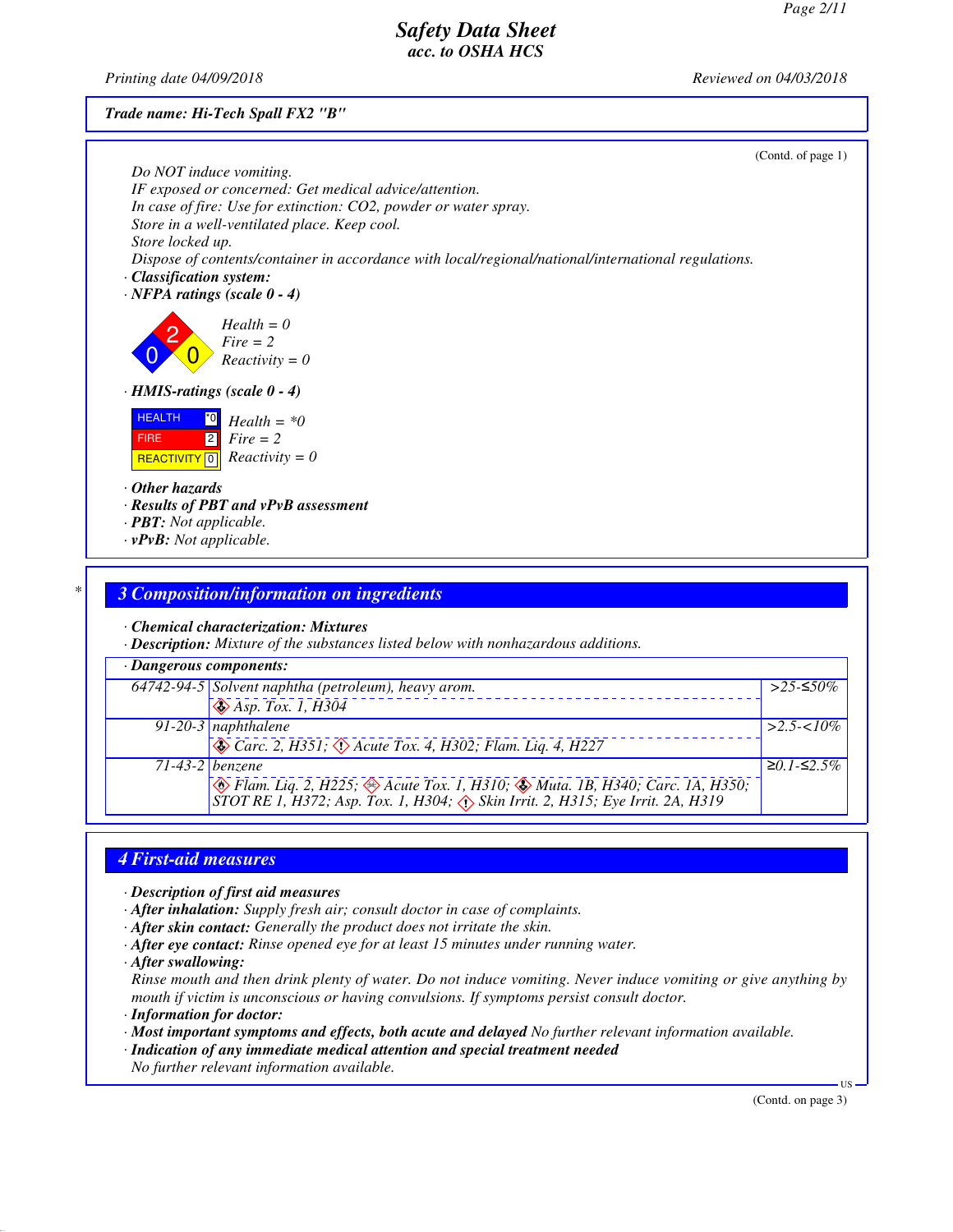(Contd. of page 2)

# *Safety Data Sheet acc. to OSHA HCS*

*Printing date 04/09/2018 Reviewed on 04/03/2018*

*Trade name: Hi-Tech Spall FX2 "B"*

*5 Fire-fighting measures*

- *· Extinguishing media*
- *· Suitable extinguishing agents: water spray, dry powder, carbon dioxide, foam*
- *· Special hazards arising from the substance or mixture Hazards during fire-fighting:*
- *nitrous gases, fumes/smoke, isocyanate, vapour*
- *· Advice for firefighters · Protective equipment: Firefighters should be equipped with self-contained breathing apparatus and turn out gear.*
- *· Additional information Dispose of fire debris and contaminated extinguishing water in accordance with official regulations.*

### *6 Accidental release measures*

*· Personal precautions, protective equipment and emergency procedures Wear protective equipment. Keep unprotected persons away. · Environmental precautions: Do not allow to enter sewers/ surface or ground water. · Methods and material for containment and cleaning up: Dispose of the collected material according to regulations. Dispose contaminated material as waste according to item 13. Ensure adequate ventilation. · Reference to other sections See Section 7 for information on safe handling. See Section 8 for information on personal protection equipment. See Section 13 for disposal information. · Protective Action Criteria for Chemicals · PAC-1: 102-60-3 1,1',1'',1'''-ethylenedinitrilotetrapropan-2-ol 34 mg/m³ 91-20-3 naphthalene 15 ppm 1344-28-1 aluminium oxide 15 mg/m³ 7631-86-9 silicon dioxide, chemically prepared 18 mg/m³ 71-43-2 benzene 52 ppm · PAC-2: 102-60-3 1,1',1'',1'''-ethylenedinitrilotetrapropan-2-ol 370 mg/m³ 91-20-3 naphthalene 83 ppm 1344-28-1 aluminium oxide 170 mg/m³ 7631-86-9 silicon dioxide, chemically prepared 740 mg/m³ 71-43-2 benzene 800 ppm · PAC-3: 102-60-3 1,1',1'',1'''-ethylenedinitrilotetrapropan-2-ol 2,200 mg/m³ 91-20-3 naphthalene 500 ppm 1344-28-1 aluminium oxide 990 mg/m³ 7631-86-9 silicon dioxide, chemically prepared 4,500 mg/m³*

*71-43-2 benzene 4000\* ppm*

(Contd. on page 4)

US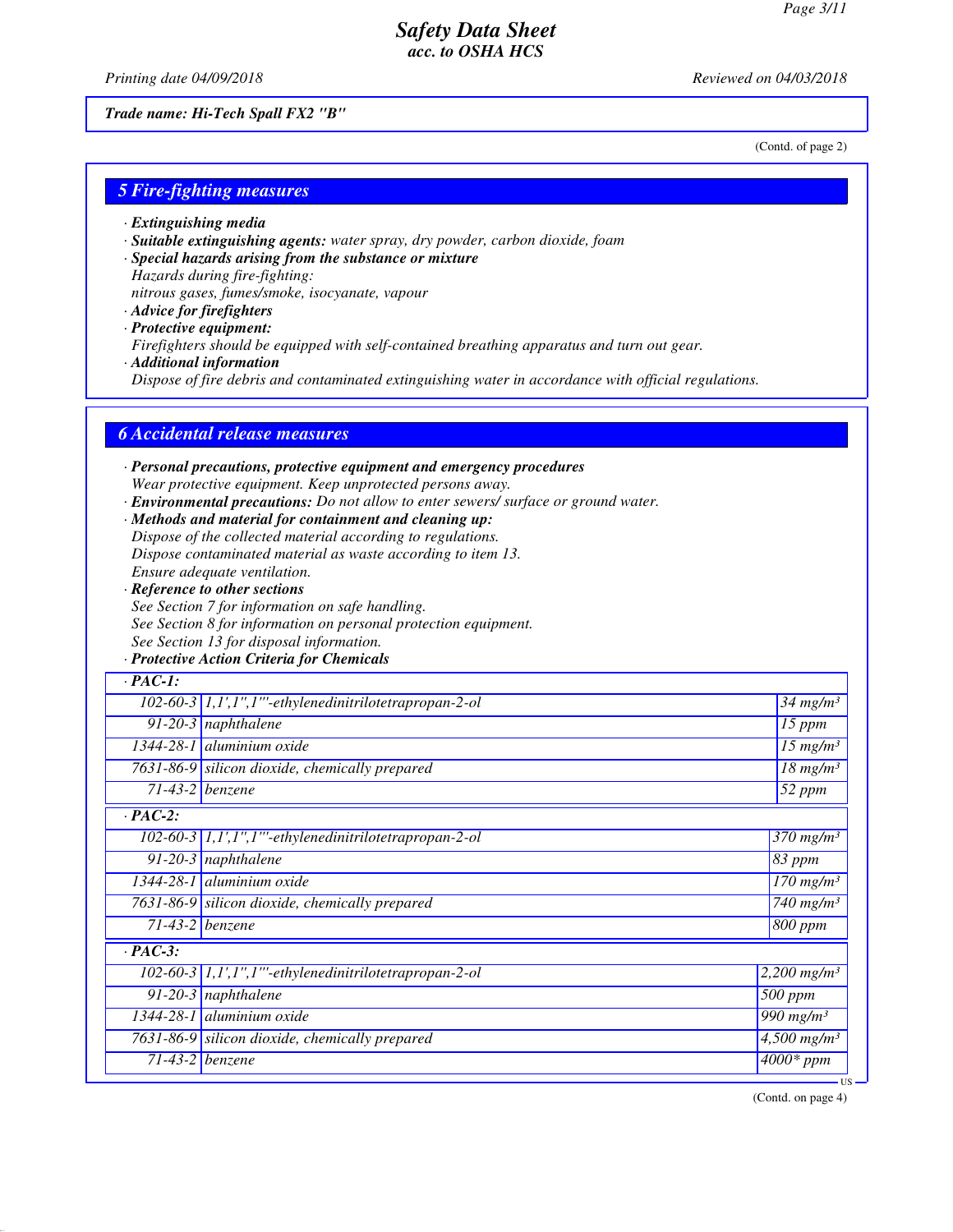*Printing date 04/09/2018 Reviewed on 04/03/2018*

*Trade name: Hi-Tech Spall FX2 "B"*

(Contd. of page 3)

### *7 Handling and storage*

*· Handling:*

#### *· Precautions for safe handling*

*Ensure thorough ventilation of stores and work area. Protect against moisture. Ensure good ventilation/exhaustion at the workplace. Avoid aerosol formation. When handling heated product, vapours of the product should be ventilated, and respiratory protection used. Wear respiratory protection when spraying. Danger of busting when sealed gastight. Protect against moisture. If bulging of drum occurs, transfer to well ventilated area, puncture to relieve pressure, open vent and let stand for 48 hours before resealing.*

*· Information about protection against explosions and fires: Keep ignition sources away - Do not smoke.*

*· Conditions for safe storage, including any incompatibilities*

*Segregate from foods and animal feeds. Segregate friom acids and bases. · Storage:*

*· Requirements to be met by storerooms and receptacles:*

*Carbon Steel, (Iron), High density polyethylene (HDPE), Low density polyethylene (LDPE)*

- *· Information about storage in one common storage facility: Not required.*
- *· Further information about storage conditions: Keep receptacle tightly sealed.*
- *· Specific end use(s) No further relevant information available.*

### *8 Exposure controls/personal protection*

*· Additional information about design of technical systems: No further data; see item 7.*

*· Control parameters*

| Components with limit values that require monitoring at the workplace:                                                                                                    |
|---------------------------------------------------------------------------------------------------------------------------------------------------------------------------|
| 91-20-3 naphthalene                                                                                                                                                       |
| PEL Long-term value: 50 mg/m <sup>3</sup> , 10 ppm                                                                                                                        |
| REL Short-term value: $75 \text{ mg/m}^3$ , 15 ppm<br>Long-term value: $50 \text{ mg/m}^3$ , 10 ppm                                                                       |
| $TLV$ Long-term value: 52 mg/m <sup>3</sup> , 10 ppm<br>Skin: BEI                                                                                                         |
| 71-43-2 benzene                                                                                                                                                           |
| <b>PEL</b> Short-term value: $15*$ mg/m <sup>3</sup> , $5*$ ppm<br>Long-term value: $3*$ mg/m <sup>3</sup> , $1*$ ppm<br>*table Z-2 for exclusions in $29CFR1910.1028(d)$ |
| REL Short-term value: 1 ppm<br>Long-term value: 0.1 ppm<br>See Pocket Guide App. A                                                                                        |
| TLV Short-term value: $8 \text{ mg/m}^3$ , 2.5 ppm<br>Long-term value: 1.6 mg/m <sup>3</sup> , 0.5 ppm<br>Skin; BEI                                                       |
| (Contd. on page 5)                                                                                                                                                        |
|                                                                                                                                                                           |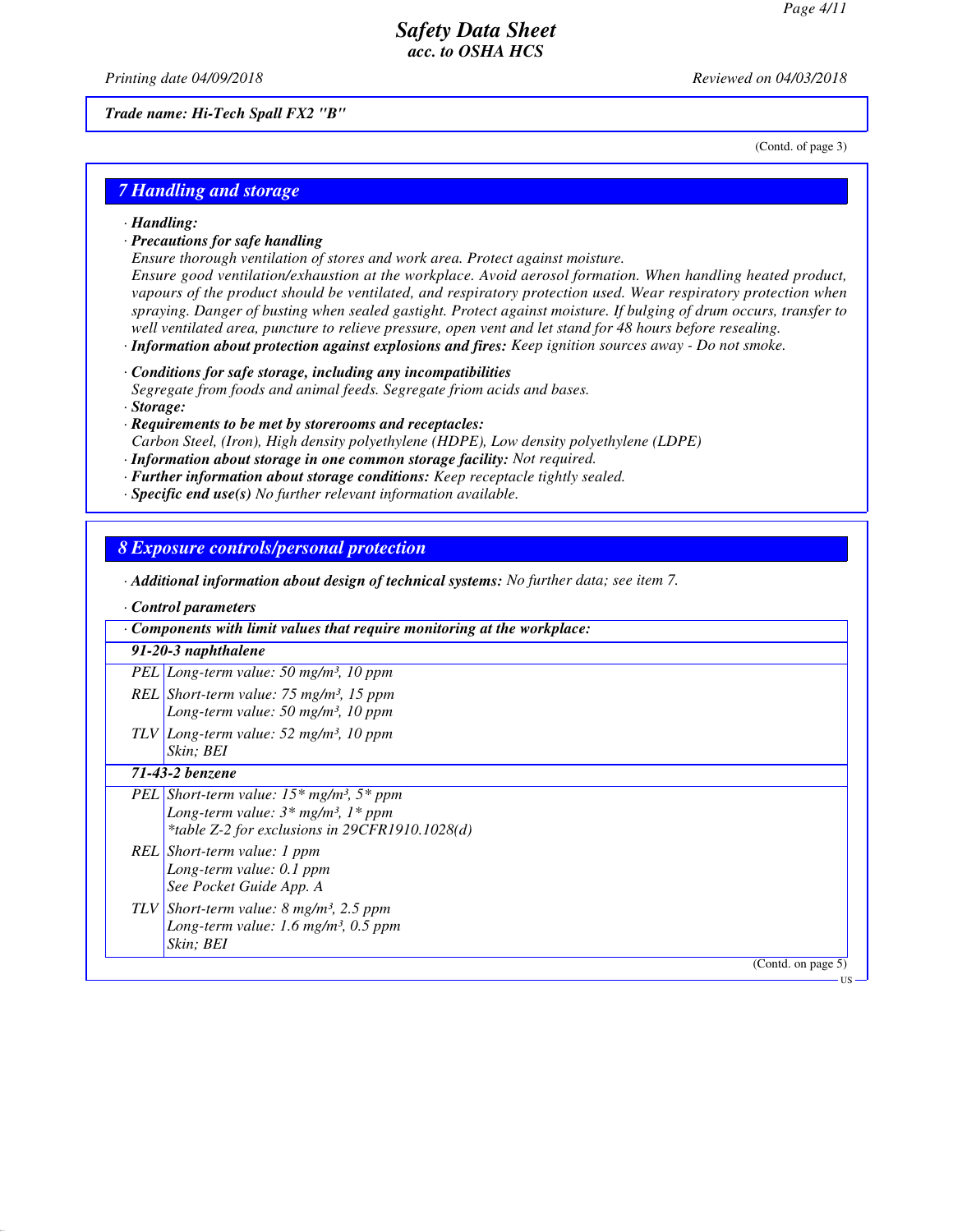*Printing date 04/09/2018 Reviewed on 04/03/2018*

*Trade name: Hi-Tech Spall FX2 "B"*

(Contd. of page 4)

| · Ingredients with biological limit values:                                                                                                                                                                                                                                                                                                                |
|------------------------------------------------------------------------------------------------------------------------------------------------------------------------------------------------------------------------------------------------------------------------------------------------------------------------------------------------------------|
| 71-43-2 benzene                                                                                                                                                                                                                                                                                                                                            |
| BEI 25 $\mu$ g/g creatinine<br>Medium: urine<br>Time: end of shift Parameter                                                                                                                                                                                                                                                                               |
| Parameter: S-Phenylmercapturic acid (background                                                                                                                                                                                                                                                                                                            |
| $500 \mu g/g$ creatinine<br>Medium: urine                                                                                                                                                                                                                                                                                                                  |
| Time: end of shift                                                                                                                                                                                                                                                                                                                                         |
| Parameter: t,t-Muconic acid (background)                                                                                                                                                                                                                                                                                                                   |
| · Additional information: The lists that were valid during the creation were used as basis.                                                                                                                                                                                                                                                                |
| · Exposure controls<br>· Personal protective equipment:                                                                                                                                                                                                                                                                                                    |
| · General protective and hygienic measures:                                                                                                                                                                                                                                                                                                                |
| Keep away from foodstuffs, beverages and feed.<br>Wash hands before breaks and at the end of work.                                                                                                                                                                                                                                                         |
| Store protective clothing separately.                                                                                                                                                                                                                                                                                                                      |
| · Breathing equipment:                                                                                                                                                                                                                                                                                                                                     |
| In case of brief exposure or low pollution use respiratory filter device. In case of intensive or longer exposure use                                                                                                                                                                                                                                      |
| respiratory protective device that is independent of circulating air.<br>· Protection of hands:                                                                                                                                                                                                                                                            |
| Protective gloves                                                                                                                                                                                                                                                                                                                                          |
| The glove material has to be impermeable and resistant to the product/ the substance/ the preparation.<br>Due to missing tests no recommendation to the glove material can be given for the product/ the preparation/ the<br>chemical mixture.                                                                                                             |
| Selection of the glove material on consideration of the penetration times, rates of diffusion and the degradation<br>· Material of gloves                                                                                                                                                                                                                  |
| The selection of the suitable gloves does not only depend on the material, but also on further marks of quality and<br>varies from manufacturer to manufacturer. As the product is a preparation of several substances, the resistance of<br>the glove material can not be calculated in advance and has therefore to be checked prior to the application. |
| · Penetration time of glove material                                                                                                                                                                                                                                                                                                                       |
| The exact break through time has to be found out by the manufacturer of the protective gloves and has to be<br>observed.                                                                                                                                                                                                                                   |
| $\cdot$ Eye protection:                                                                                                                                                                                                                                                                                                                                    |
|                                                                                                                                                                                                                                                                                                                                                            |
| Tightly sealed goggles                                                                                                                                                                                                                                                                                                                                     |
| · Body protection: Protective work clothing                                                                                                                                                                                                                                                                                                                |

# *9 Physical and chemical properties*

- *· Information on basic physical and chemical properties*
- *· General Information*
- *· Appearance:*<br>*Form:*
- 

*Form: Liquid*

(Contd. on page 6)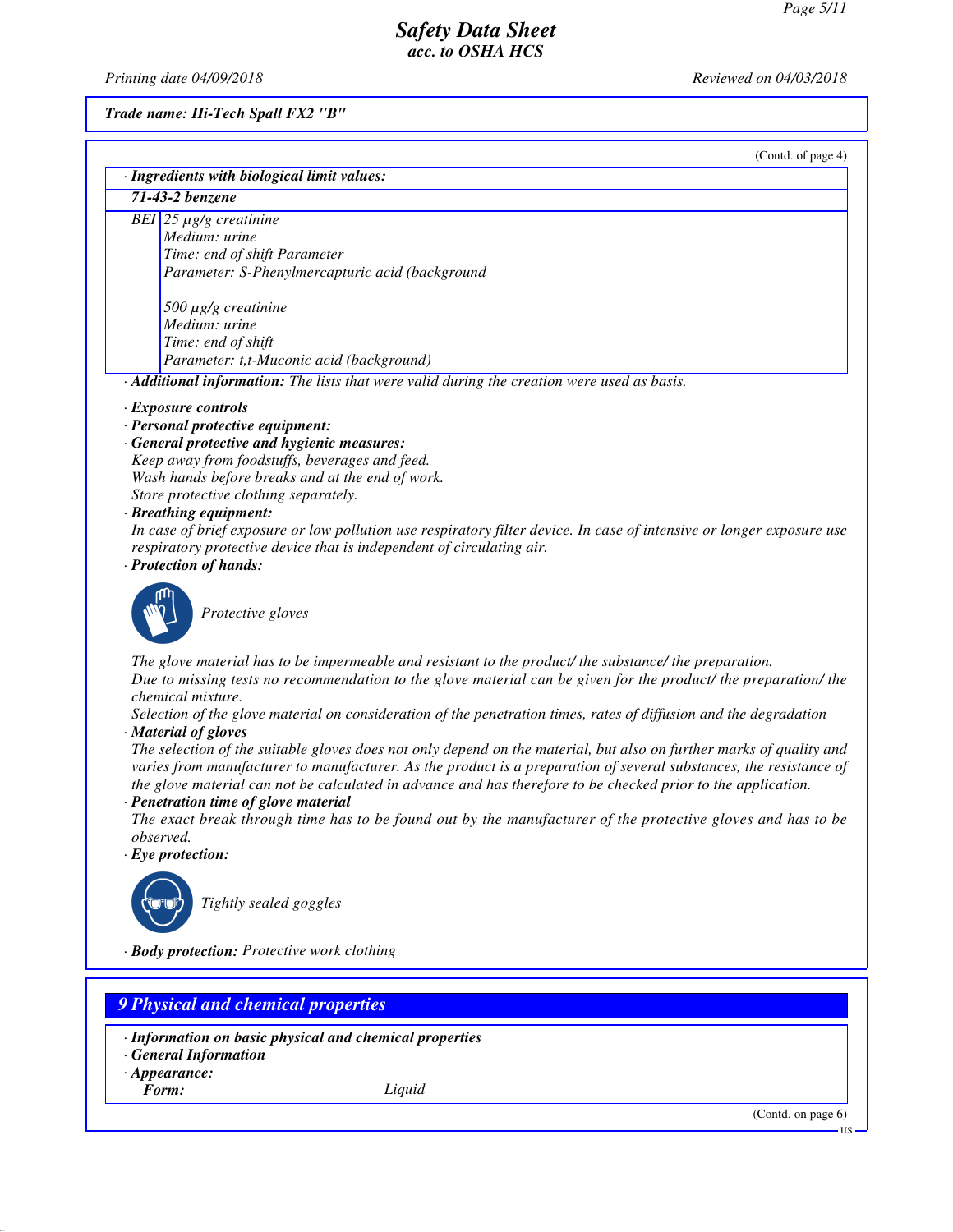*Printing date 04/09/2018 Reviewed on 04/03/2018*

*Trade name: Hi-Tech Spall FX2 "B"*

|                                                            | (Contd. of page 5)                         |  |
|------------------------------------------------------------|--------------------------------------------|--|
| Color:                                                     | clear to slight cloudy                     |  |
| $\cdot$ Odor:                                              | of hydrocarbons                            |  |
| · Odor threshold:                                          | Not determined.                            |  |
| $\cdot$ pH-value:                                          | Not determined.                            |  |
| Change in condition                                        |                                            |  |
| <b>Melting point/Melting range:</b>                        | Undetermined.                              |  |
| <b>Boiling point/Boiling range:</b>                        | 200 °C (392 °F)                            |  |
| · Flash point:                                             | 61 °C (141.8 °F)                           |  |
| · Flammability (solid, gaseous):                           | Not applicable.                            |  |
| · Ignition temperature:                                    | 540 °C (1,004 °F)                          |  |
| · Decomposition temperature:                               | Not determined.                            |  |
| · Auto igniting:                                           | Product is not selfigniting.               |  |
| · Danger of explosion:                                     | Not determined.                            |  |
| · Explosion limits:                                        |                                            |  |
| Lower:                                                     | Not determined.                            |  |
| <b>Upper:</b>                                              | 5.9 Vol $\%$                               |  |
| · Vapor pressure:                                          | Not determined.                            |  |
| $\cdot$ Density:                                           | Not determined.                            |  |
| · Relative density                                         | Not determined.                            |  |
| · Vapor density                                            | Not determined.                            |  |
| $\cdot$ Evaporation rate                                   | Not determined.                            |  |
| · Solubility in / Miscibility with                         |                                            |  |
| Water:                                                     | Not miscible or difficult to mix.          |  |
| · Partition coefficient (n-octanol/water): Not determined. |                                            |  |
| · Viscosity:                                               |                                            |  |
| Dynamic:                                                   | Not determined.                            |  |
| Kinematic:                                                 | Not determined.                            |  |
| · Solvent content:                                         |                                            |  |
| Organic solvents:                                          | $0.9\%$                                    |  |
| <b>VOC</b> content:                                        | 0.91%                                      |  |
|                                                            | 9.1 g/l / 0.08 lb/gl                       |  |
| <b>Solids content:</b>                                     | 96.4%                                      |  |
| $\cdot$ Other information                                  | No further relevant information available. |  |

# *10 Stability and reactivity*

*· Reactivity No further relevant information available.*

- *· Thermal decomposition / conditions to be avoided: No decomposition if used according to specifications.*
- *· Possibility of hazardous reactions*
- *Contact with certain rubbers and plastics can cause brittleness of the substance/product with subsequent loss in strength.*

*Exothermic reaction. Reacts with strong acids and alkalies. Reacts with oxidizing agents.*

(Contd. on page 7)

*<sup>·</sup> Chemical stability*

US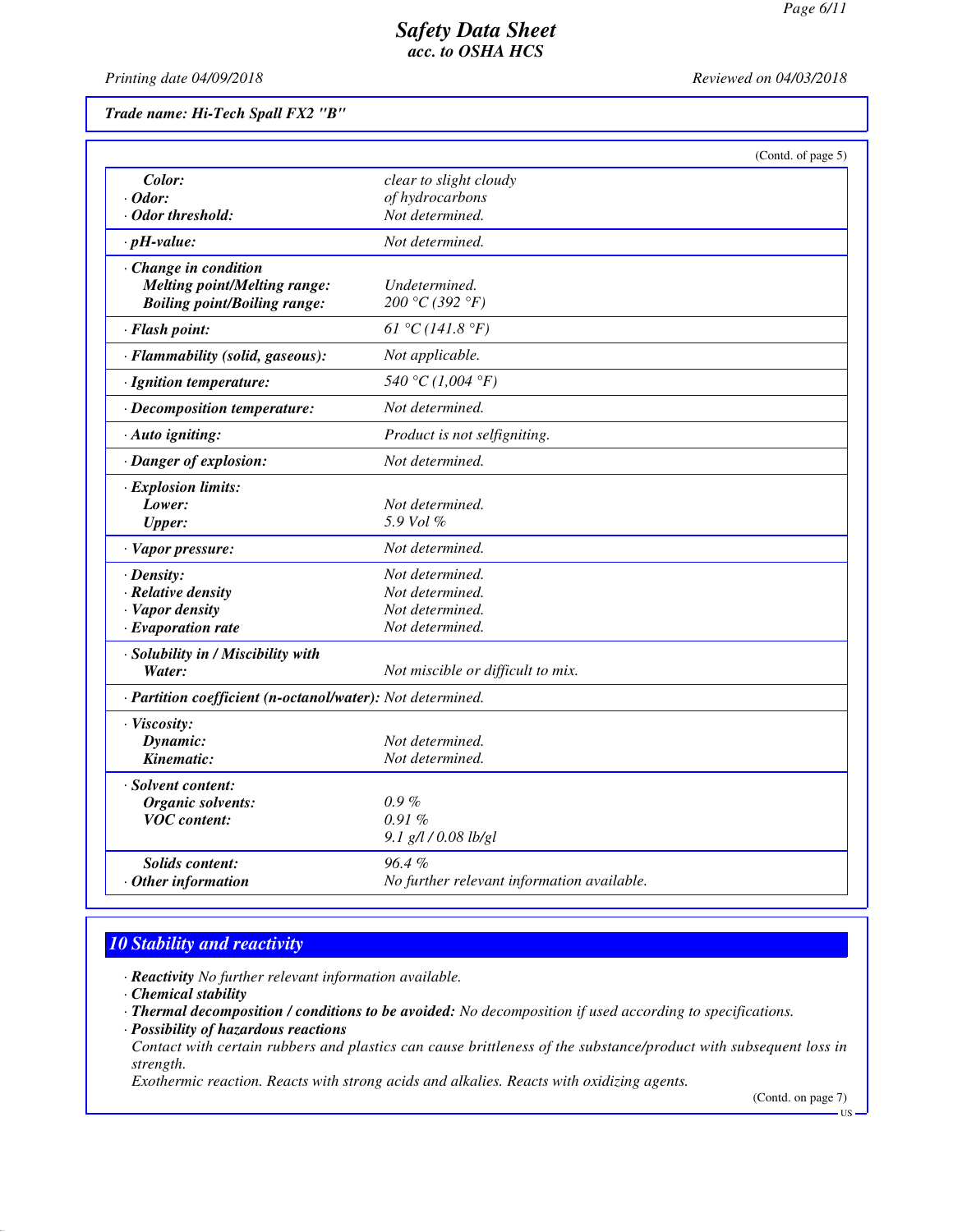*Printing date 04/09/2018 Reviewed on 04/03/2018*

### *Trade name: Hi-Tech Spall FX2 "B"*

|                                                                                              | (Contd. of page 6) |
|----------------------------------------------------------------------------------------------|--------------------|
| Conditions to avoid                                                                          |                    |
| $Temperature < 0$ degrees Celsius                                                            |                    |
| Avoid moisture                                                                               |                    |
| $\cdot$ Incompatible materials:                                                              |                    |
| acids, oxidizing agents, isocyanates                                                         |                    |
| acids, amines, alcohols, water, Alkalines, strong bases, Products that react with isocyantes |                    |
| · Hazardous decomposition products:                                                          |                    |
| Nitrogen oxides                                                                              |                    |
| Carbon monoxide                                                                              |                    |
| Carbon dioxide                                                                               |                    |
| Hydrogen cyanide (prussic acid)                                                              |                    |
| aromatic isocyanates, gases/vapours                                                          |                    |
| carbon monoxide, carbon dioxide, nitrogen oxide, hydrogen cyanide                            |                    |

# *\* 11 Toxicological information*

*· Information on toxicological effects*

*· Acute toxicity:*

| $\cdot$ LD/LC50 values that are relevant for classification: |  |
|--------------------------------------------------------------|--|
| <b>ATE</b> (Acute Toxicity Estimate)                         |  |

| Oral | LD50 | $17,966$ mg/kg (rat) |
|------|------|----------------------|

| 91-20-3 naphthalene |      |                    |
|---------------------|------|--------------------|
| Oral                | ID50 | $1490$ malka (rat) |

| <u>viu</u>      | ,,,,,,, | $\tau$ <sub>10</sub> $\eta$ <sub>8</sub> $\eta$ <sub>8</sub> $\eta$ |
|-----------------|---------|---------------------------------------------------------------------|
| Dermal          | LD50    | $5,000$ mg/kg (rat)                                                 |
| 71-43-2 benzene |         |                                                                     |
| Oral            | LD50    | $4,894$ mg/kg (rat)                                                 |
| Dermal          | LD50    | $48$ mg/kg (mouse)                                                  |
|                 |         | Inhalative LC50/4 h 9,980 mg/l (mouse)                              |

# *· Primary irritant effect:*

*· on the skin: No irritant effect.*

*· on the eye: No irritating effect.*

*· Sensitization: No sensitizing effects known.*

*· Additional toxicological information:*

*The product shows the following dangers according to internally approved calculation methods for preparations: The product can cause inheritable damage.*

#### *· Carcinogenic categories*

| · IARC (International Agency for Research on Cancer) |                                                |      |  |
|------------------------------------------------------|------------------------------------------------|------|--|
|                                                      | $91-20-3$ naphthalene                          | 2B   |  |
|                                                      | 7631-86-9 silicon dioxide, chemically prepared | 3    |  |
|                                                      | $71-43-2$ benzene                              |      |  |
|                                                      | · NTP (National Toxicology Program)            |      |  |
|                                                      | $91-20-3$ naphthalene                          | ١R   |  |
| $71-43-2$ benzene                                    |                                                | K    |  |
|                                                      | (Contd. on page 8)                             |      |  |
|                                                      |                                                | - US |  |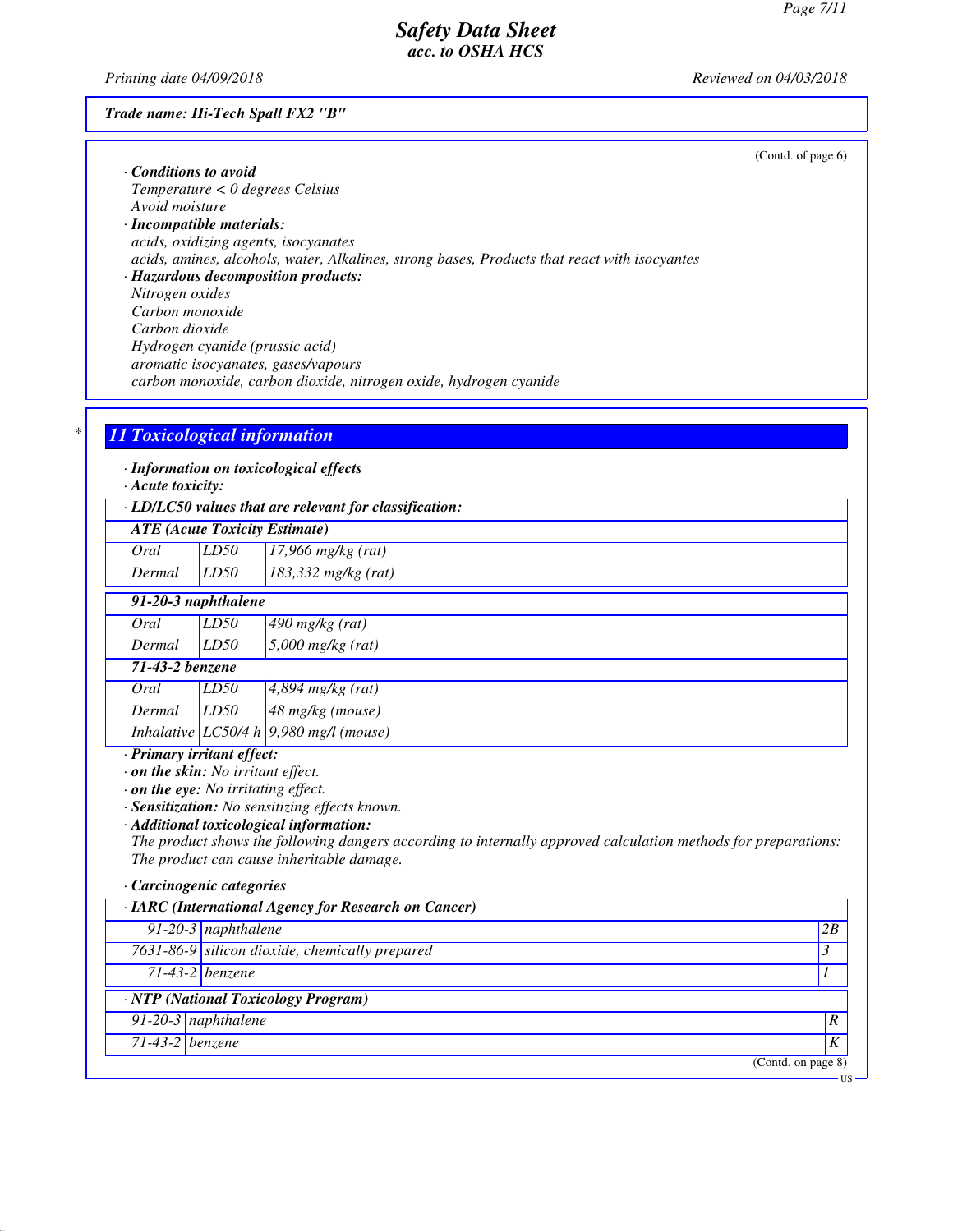*Printing date 04/09/2018 Reviewed on 04/03/2018*

*Trade name: Hi-Tech Spall FX2 "B"*

(Contd. of page 7)

US

### *· OSHA-Ca (Occupational Safety & Health Administration)*

*71-43-2 benzene*

### *12 Ecological information*

- *· Toxicity*
- *· Aquatic toxicity: No further relevant information available.*
- *· Persistence and degradability No further relevant information available.*
- *· Behavior in environmental systems:*
- *· Bioaccumulative potential No further relevant information available.*
- *· Mobility in soil No further relevant information available.*
- *· Additional ecological information:*
- *· General notes:*
- *Water hazard class 3 (Self-assessment): extremely hazardous for water*

*Do not allow product to reach ground water, water course or sewage system, even in small quantities. Danger to drinking water if even extremely small quantities leak into the ground.*

- *· Results of PBT and vPvB assessment*
- *· PBT: Not applicable.*
- *· vPvB: Not applicable.*
- *· Other adverse effects No further relevant information available.*

### *13 Disposal considerations*

- *· Waste treatment methods*
- *· Recommendation:*

*Must not be disposed of together with household garbage. Do not allow product to reach sewage system. Incinerate in a licensed facility. Dispose of in a licensed facility. Do not discharge substance/product into sewer system.*

*· Uncleaned packagings:*

*· Recommendation: Disposal must be made according to official regulations.*

| · UN-Number                     |                                               |
|---------------------------------|-----------------------------------------------|
| $\cdot$ <i>DOT</i>              | not regulated                                 |
| $\cdot$ IMDG, IATA              | <b>UN3082</b>                                 |
| $\cdot$ UN proper shipping name |                                               |
| $\cdot$ DOT                     | not regulated                                 |
| $\cdot$ IMDG                    | ENVIRONMENTALLY HAZARDOUS SUBSTANCE, LIQUID,  |
|                                 | N.O.S. (NAPHTHALENE, CRUDE), MARINE POLLUTANT |
| $\cdot$ JATA                    | ENVIRONMENTALLY HAZARDOUS SUBSTANCE, LIQUID,  |
|                                 | N.O.S. (NAPHTHALENE, CRUDE)                   |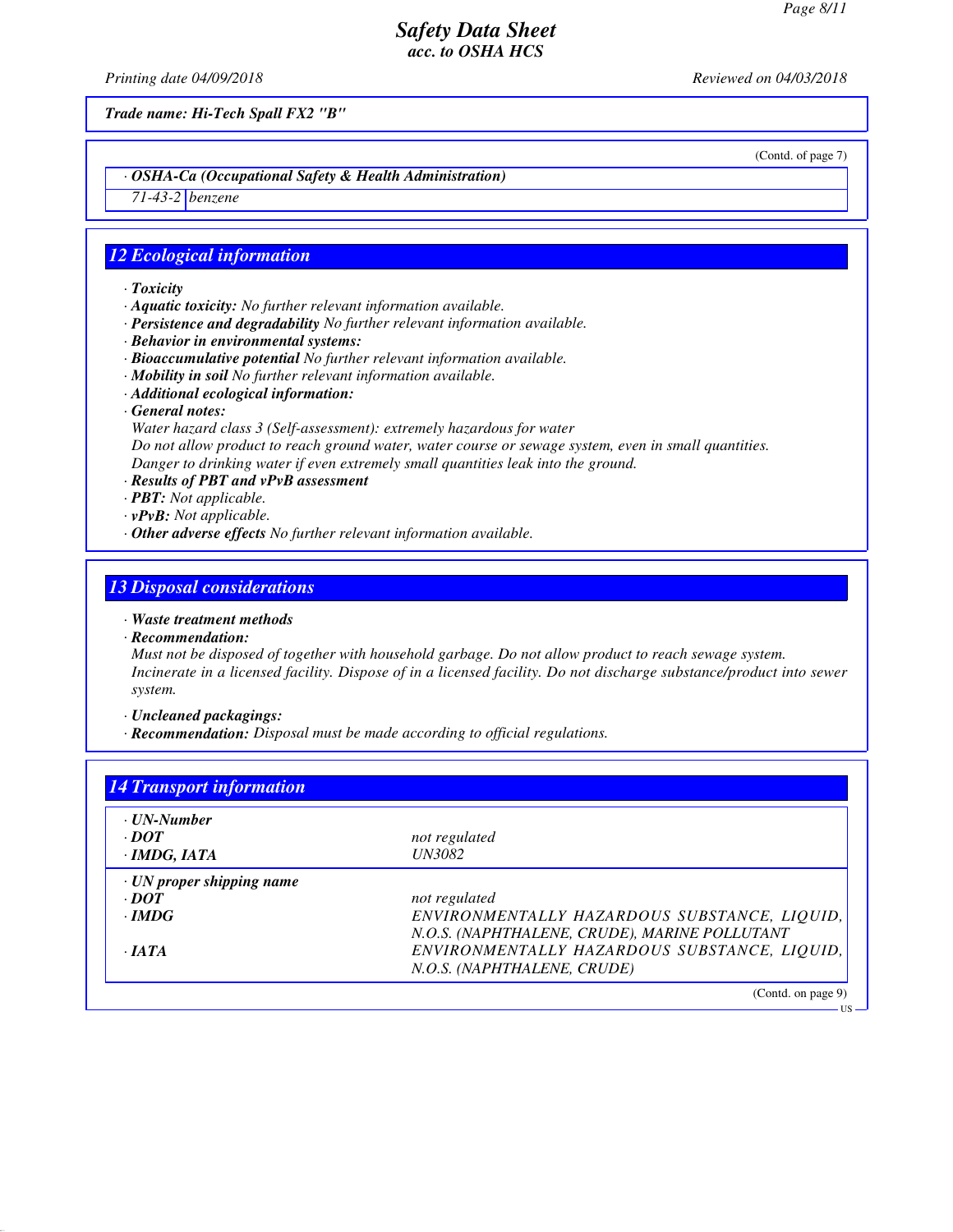*Printing date 04/09/2018 Reviewed on 04/03/2018*

*Trade name: Hi-Tech Spall FX2 "B"*

|                                                                                                       | (Contd. of page 8)                                                                                                     |
|-------------------------------------------------------------------------------------------------------|------------------------------------------------------------------------------------------------------------------------|
| · Transport hazard class(es)                                                                          |                                                                                                                        |
| $\cdot$ DOT<br>$\cdot$ Class                                                                          | not regulated                                                                                                          |
| · IMDG, IATA                                                                                          |                                                                                                                        |
|                                                                                                       |                                                                                                                        |
| $\cdot$ Class<br>$\cdot$ <i>Label</i>                                                                 | 9 Miscellaneous dangerous substances and articles<br>9                                                                 |
| · Packing group<br>$\cdot$ DOT<br>· IMDG, IATA                                                        | not regulated<br>III                                                                                                   |
| · Environmental hazards:                                                                              | Product contains environmentally hazardous substances:<br>naphthalene                                                  |
| $\cdot$ Marine pollutant:<br>· Special marking (IATA):                                                | Symbol (fish and tree)<br>Symbol (fish and tree)                                                                       |
| · Special precautions for user<br>· Danger code (Kemler):<br><b>EMS Number:</b><br>· Stowage Category | Warning: Miscellaneous dangerous substances and articles<br>90<br>$F-A, S-F$<br>A                                      |
| · Transport in bulk according to Annex II of<br><b>MARPOL73/78 and the IBC Code</b>                   | Not applicable.                                                                                                        |
| · Transport/Additional information:                                                                   |                                                                                                                        |
| $\cdot$ IMDG<br>$\cdot$ Limited quantities (LQ)<br>$\cdot$ Excepted quantities (EQ)                   | 5L<br>Code: El<br>Maximum net quantity per inner packaging: 30 ml<br>Maximum net quantity per outer packaging: 1000 ml |
| · UN "Model Regulation":                                                                              | UN 3082 ENVIRONMENTALLY HAZARDOUS SUBSTANCES,                                                                          |

*LIQUID, N.O.S. (NAPHTHALENE, CRUDE), 9, III*

# *\* 15 Regulatory information*

*· Safety, health and environmental regulations/legislation specific for the substance or mixture · Sara*

*· Section 355 (extremely hazardous substances):*

*None of the ingredients is listed.*

*· Section 313 (Specific toxic chemical listings):*

*91-20-3 naphthalene*

*1344-28-1 aluminium oxide*

*71-43-2 benzene*

*· TSCA (Toxic Substances Control Act):*

*All ingredients are listed.*

(Contd. on page 10)

US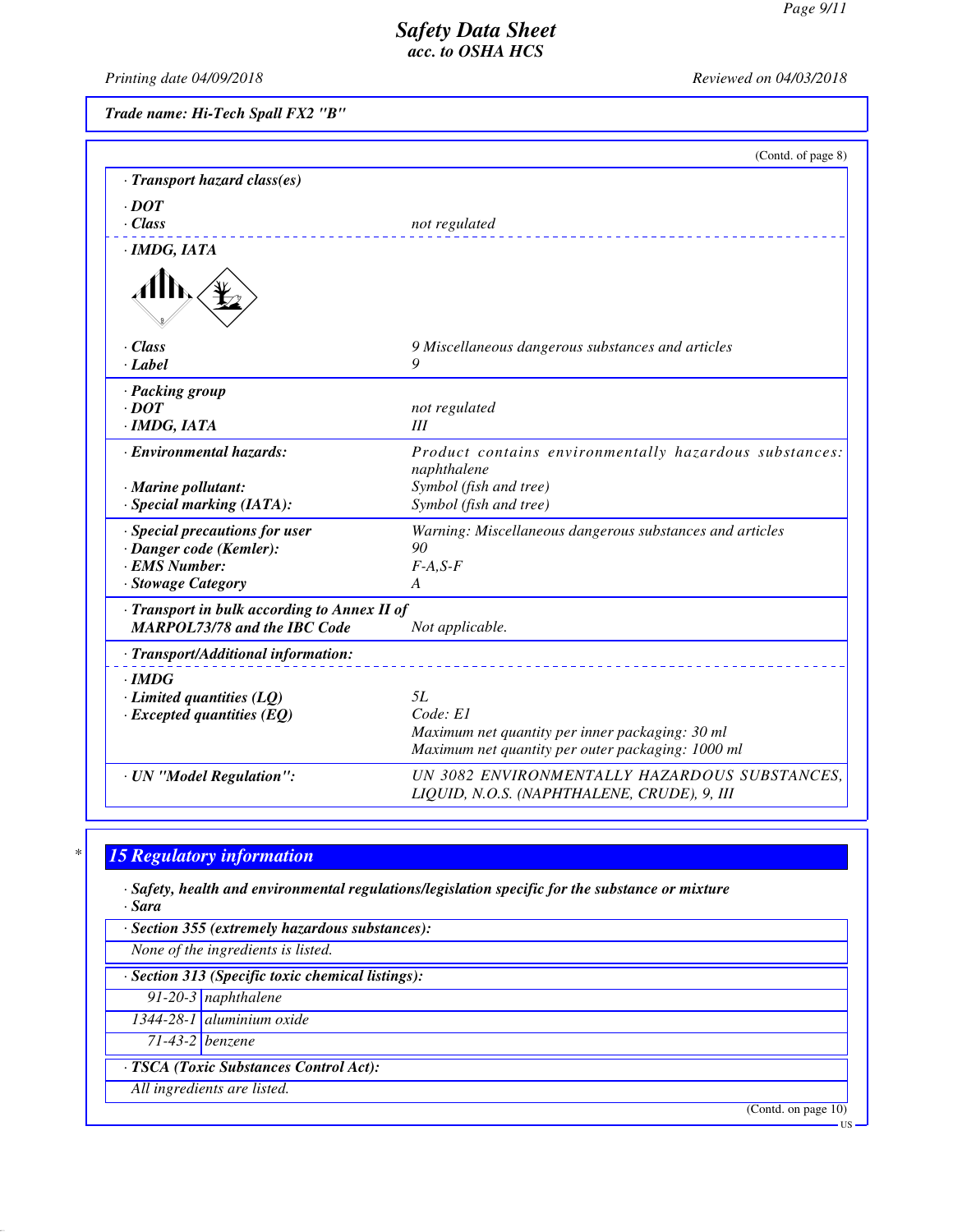*Printing date 04/09/2018 Reviewed on 04/03/2018*

*Trade name: Hi-Tech Spall FX2 "B"*

| · Proposition 65<br>Chemicals known to cause cancer:<br>91-20-3 naphthalene                                                                                                                                                                                                                                                                                                                                                                                                                                                                                                                                                                                                                                             |        |
|-------------------------------------------------------------------------------------------------------------------------------------------------------------------------------------------------------------------------------------------------------------------------------------------------------------------------------------------------------------------------------------------------------------------------------------------------------------------------------------------------------------------------------------------------------------------------------------------------------------------------------------------------------------------------------------------------------------------------|--------|
|                                                                                                                                                                                                                                                                                                                                                                                                                                                                                                                                                                                                                                                                                                                         |        |
|                                                                                                                                                                                                                                                                                                                                                                                                                                                                                                                                                                                                                                                                                                                         |        |
| $71-43-2$ benzene                                                                                                                                                                                                                                                                                                                                                                                                                                                                                                                                                                                                                                                                                                       |        |
| · Chemicals known to cause reproductive toxicity for females:                                                                                                                                                                                                                                                                                                                                                                                                                                                                                                                                                                                                                                                           |        |
| None of the ingredients is listed.                                                                                                                                                                                                                                                                                                                                                                                                                                                                                                                                                                                                                                                                                      |        |
|                                                                                                                                                                                                                                                                                                                                                                                                                                                                                                                                                                                                                                                                                                                         |        |
| Chemicals known to cause reproductive toxicity for males:                                                                                                                                                                                                                                                                                                                                                                                                                                                                                                                                                                                                                                                               |        |
| $71-43-2$ benzene                                                                                                                                                                                                                                                                                                                                                                                                                                                                                                                                                                                                                                                                                                       |        |
| · Chemicals known to cause developmental toxicity:                                                                                                                                                                                                                                                                                                                                                                                                                                                                                                                                                                                                                                                                      |        |
| $71-43-2$ benzene                                                                                                                                                                                                                                                                                                                                                                                                                                                                                                                                                                                                                                                                                                       |        |
| · Carcinogenic categories                                                                                                                                                                                                                                                                                                                                                                                                                                                                                                                                                                                                                                                                                               |        |
| · EPA (Environmental Protection Agency)                                                                                                                                                                                                                                                                                                                                                                                                                                                                                                                                                                                                                                                                                 |        |
| 91-20-3 naphthalene                                                                                                                                                                                                                                                                                                                                                                                                                                                                                                                                                                                                                                                                                                     | C, CBD |
| 71-43-2 benzene                                                                                                                                                                                                                                                                                                                                                                                                                                                                                                                                                                                                                                                                                                         | A, K/L |
| · TLV (Threshold Limit Value established by ACGIH)                                                                                                                                                                                                                                                                                                                                                                                                                                                                                                                                                                                                                                                                      |        |
| 91-20-3 naphthalene                                                                                                                                                                                                                                                                                                                                                                                                                                                                                                                                                                                                                                                                                                     | A4     |
| 1344-28-1 aluminium oxide                                                                                                                                                                                                                                                                                                                                                                                                                                                                                                                                                                                                                                                                                               | A4     |
| $71-43-2$ benzene                                                                                                                                                                                                                                                                                                                                                                                                                                                                                                                                                                                                                                                                                                       | A1     |
| · NIOSH-Ca (National Institute for Occupational Safety and Health)                                                                                                                                                                                                                                                                                                                                                                                                                                                                                                                                                                                                                                                      |        |
| $71-43-2$ benzene                                                                                                                                                                                                                                                                                                                                                                                                                                                                                                                                                                                                                                                                                                       |        |
| <b>GHS label elements</b> The product is classified and labeled according to the Globally Harmonized System (GHS).                                                                                                                                                                                                                                                                                                                                                                                                                                                                                                                                                                                                      |        |
| · Hazard pictograms                                                                                                                                                                                                                                                                                                                                                                                                                                                                                                                                                                                                                                                                                                     |        |
| GHS08                                                                                                                                                                                                                                                                                                                                                                                                                                                                                                                                                                                                                                                                                                                   |        |
| · Signal word Danger                                                                                                                                                                                                                                                                                                                                                                                                                                                                                                                                                                                                                                                                                                    |        |
| · Hazard-determining components of labeling:<br>Solvent naphtha (petroleum), heavy arom.<br>naphthalene<br><i>benzene</i><br>· Hazard statements<br>Combustible liquid.<br>May cause genetic defects.<br>May cause cancer.<br>May be fatal if swallowed and enters airways.<br>· Precautionary statements<br>Obtain special instructions before use.<br>Do not handle until all safety precautions have been read and understood.<br>Keep away from flames and hot surfaces. - No smoking.<br>Wear protective gloves/protective clothing/eye protection/face protection.<br>If swallowed: Immediately call a poison center/doctor.<br>Do NOT induce vomiting.<br>IF exposed or concerned: Get medical advice/attention. |        |

*Store in a well-ventilated place. Keep cool.*

(Contd. on page 11)